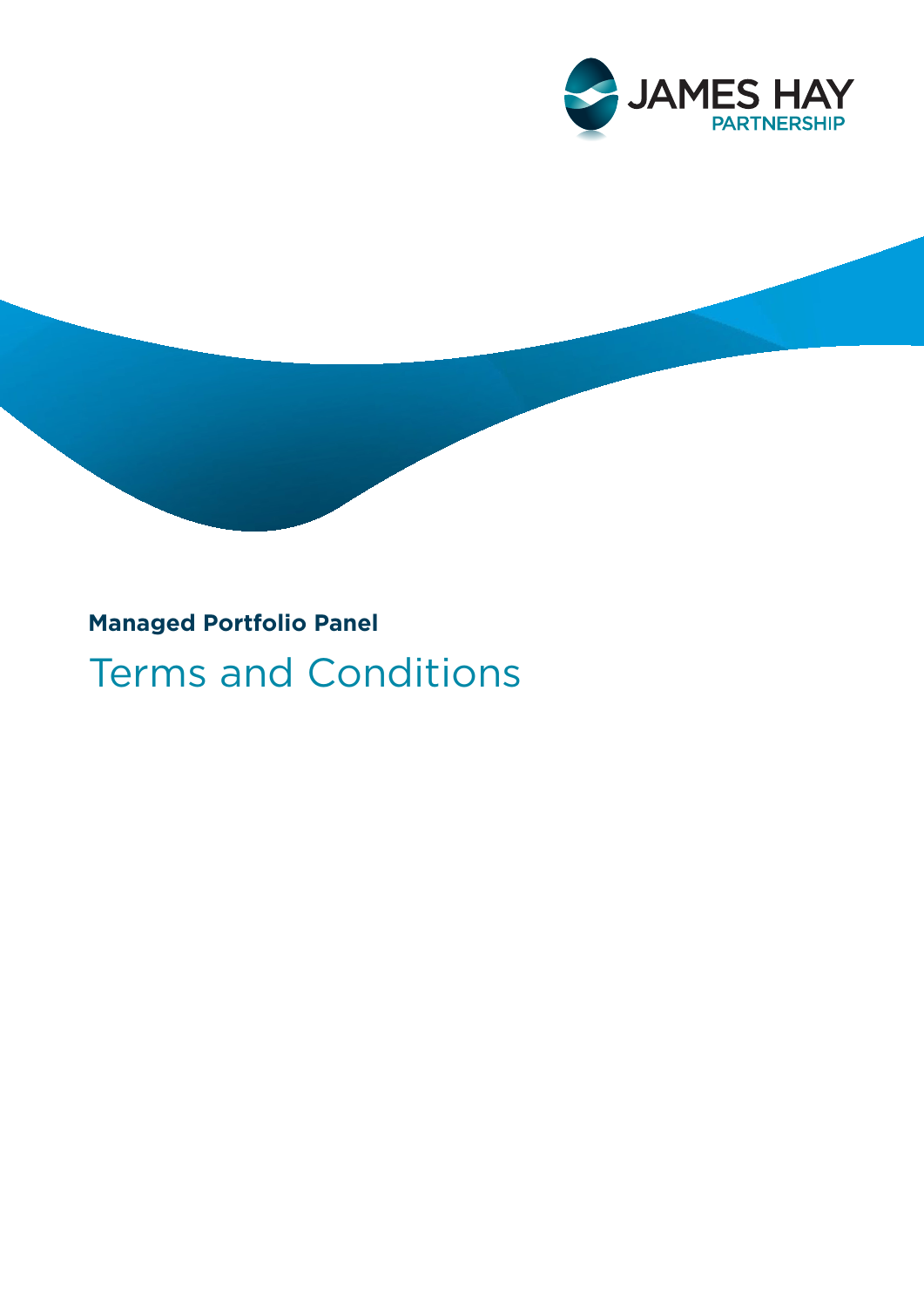These Terms and Conditions give you important information about The Managed Portfolio Panel and, together with your completed product application form and relevant product terms and conditions, represent the agreement between you and James Hay Partnership.

Nothing we provide to you, whether orally or in writing, including the content of these Terms and Conditions, our website (including any linked website) and James Hay Online (JHOL) should be construed as financial, investment or tax advice. You are responsible for your choice of investments, financial adviser and investment manager.

The Managed Portfolio Panel is available through the following products:

- **1. Modular iPlan (Modular iSIPP, Modular ISA and Modular GIA)**
- **2. Wrap (SIPP, ISA, Investment Portfolio and Offshore Bond)**
- **3. Private Client SIPP**
- **4. iSIPP**

As recommended to you by your financial adviser, your product will be linked to the Managed Portfolio Panel investment option. As a result of this there are some key points you need to be aware of and these are outlined in this document.

If, after reading this document, you have further questions about the Managed Portfolio Panel investment option, please speak to your financial adviser.

Any use of we/us and our within this document, is referring to James Hay Partnership.

If there is any inconsistency between these Terms and Conditions and your product terms and conditions, these Terms and Conditions for the Managed Portfolio Panel shall prevail.

# **IMPORTANT INFORMATION**

We are not responsible for the choice of investment manager or the service provided by the investment manager, or the content of any model portfolio. Although we are making a Managed Portfolio Panel available, the presence of an investment manager on this Panel does not constitute a recommendation of an investment manager, their service, or the content of a model portfolio. We are also not responsible for the decisions, selections and instructions made in relation to the model portfolio for your product.

Neither your financial adviser nor the investment manager has any authority to act on behalf of us or incur any obligation on our behalf. There is no agency or partnership relationship between us and your financial adviser and between us and the investment manager.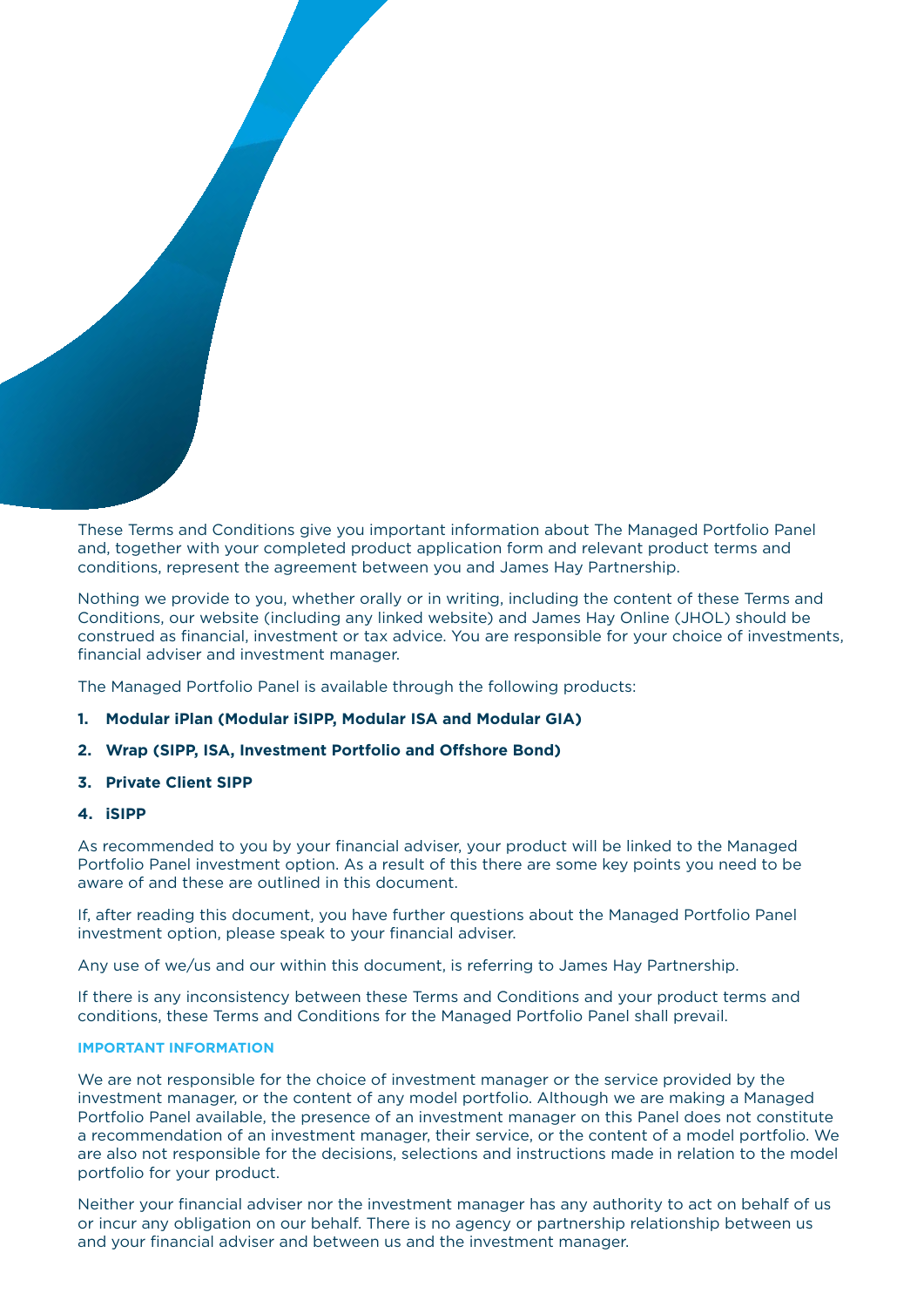| 1              | THE MANAGED PORTFOLIO PANEL                                                              |                  |
|----------------|------------------------------------------------------------------------------------------|------------------|
| $\overline{2}$ | <b>KEY RELATIONSHIPS AND</b><br><b>RESPONSIBILITIES</b>                                  | 1.1              |
| 3              | <b>LINKING YOUR PRODUCT TO AN</b><br><b>INVESTMENT MANAGER MODEL</b><br><b>PORTFOLIO</b> |                  |
| 4              | <b>OPERATION OF INVESTMENT MANAGER</b>                                                   | $1.2\phantom{0}$ |
|                | <b>MODEL PORTFOLIOS</b>                                                                  |                  |
| 5              | <b>FEES</b>                                                                              |                  |
| 6              | <b>REPORTING</b>                                                                         |                  |
| 7              | <b>REMOVAL FROM MODEL PORTFOLIOS</b>                                                     | 1.3              |
| 8              | <b>COMPLAINTS</b>                                                                        |                  |
| 9              | <b>NOTICES</b>                                                                           |                  |
| 10             | <b>OTHER IMPORTANT TERMS</b>                                                             |                  |
| 10.2           | <b>Transfer or our rights and obligations</b>                                            |                  |
| 10.3           | Use and disclosure of personal information                                               |                  |
| 10.4           | <b>Telephone recording</b>                                                               |                  |
| 10.5           | Invalid, unlawful or unenforceable terms                                                 |                  |
| 10.6           | <b>Exclusion of Third Party Rights</b>                                                   | 2                |
|                |                                                                                          |                  |

**10.7 Law and Jurisdiction**

#### **1 THE MANAGED PORTFOLIO PANEL**

- Through this investment option you will be able to access an investment manager and their model portfolio(s) on the James Hay Investment Centre.
- The choice of investment manager and their model portfolio(s) is limited to those investment managers who have terms of business with us, and have an agreement in place with your chosen financial adviser.
- A model portfolio is a defined collection of funds set up by an investment manager to achieve a predetermined investment strategy and reflect a certain risk profile. A model portfolio will be created to suit certain defined attitudes to risk and will then invest in specific funds in relevant proportions that suit that attitude to risk. Your financial adviser will select the most appropriate investment manager and model portfolio for your investment needs.

#### *XEY RELATIONSHIPS AND* **RESPONSIBILITIES**

- 2.1 Any investment manager appointed must have appropriate terms of business with us before we will allow access to their model portfolios on the James Hay Investment Centre. For the list of available Managed Portfolio Panel investment managers please go to [www.jameshay.co.uk/products-services/](http://www.jameshay.co.uk/products-services/investment-options/managed-portfolio-panel/) [investment-options/managed-portfolio-panel/](http://www.jameshay.co.uk/products-services/investment-options/managed-portfolio-panel/).
- 2.2 The appointed investment manager must have appropriate terms of business in place with your financial adviser before allowing your financial adviser to link your product to the investment manager's model portfolio.
- 2.3 Your financial adviser will appoint the investment manager on your behalf, and will therefore act as your agent
- 2.4 Your financial adviser will be responsible to you for recommending the investment manager and the model portfolio, and assessing your requirements against the target market for the model portfolio. They will also be responsible for ensuring the investment manager and their model portfolio continues to be suitable for you.
- 2.5 The investment manager will provide a discretionary investment management service for the model portfolio selected for your product. For as long as you are invested in the model portfolio, they will select, monitor, review and rebalance the funds that comprise the model portfolio. The investment manager is responsible for ensuring the investments in the model portfolio reflect the investment objective and risk profile of that model portfolio.
- 2.6 The investment manager will treat you as a Retail client for investment purposes.
- 2.7 Following any changes made by the investment manager to your connected model portfolio, we will be responsible for actually implementing these changes, without any further instruction from either yourself or your financial adviser, by buying and selling the relevant funds within your James Hay Partnership product in line with the revised model portfolio.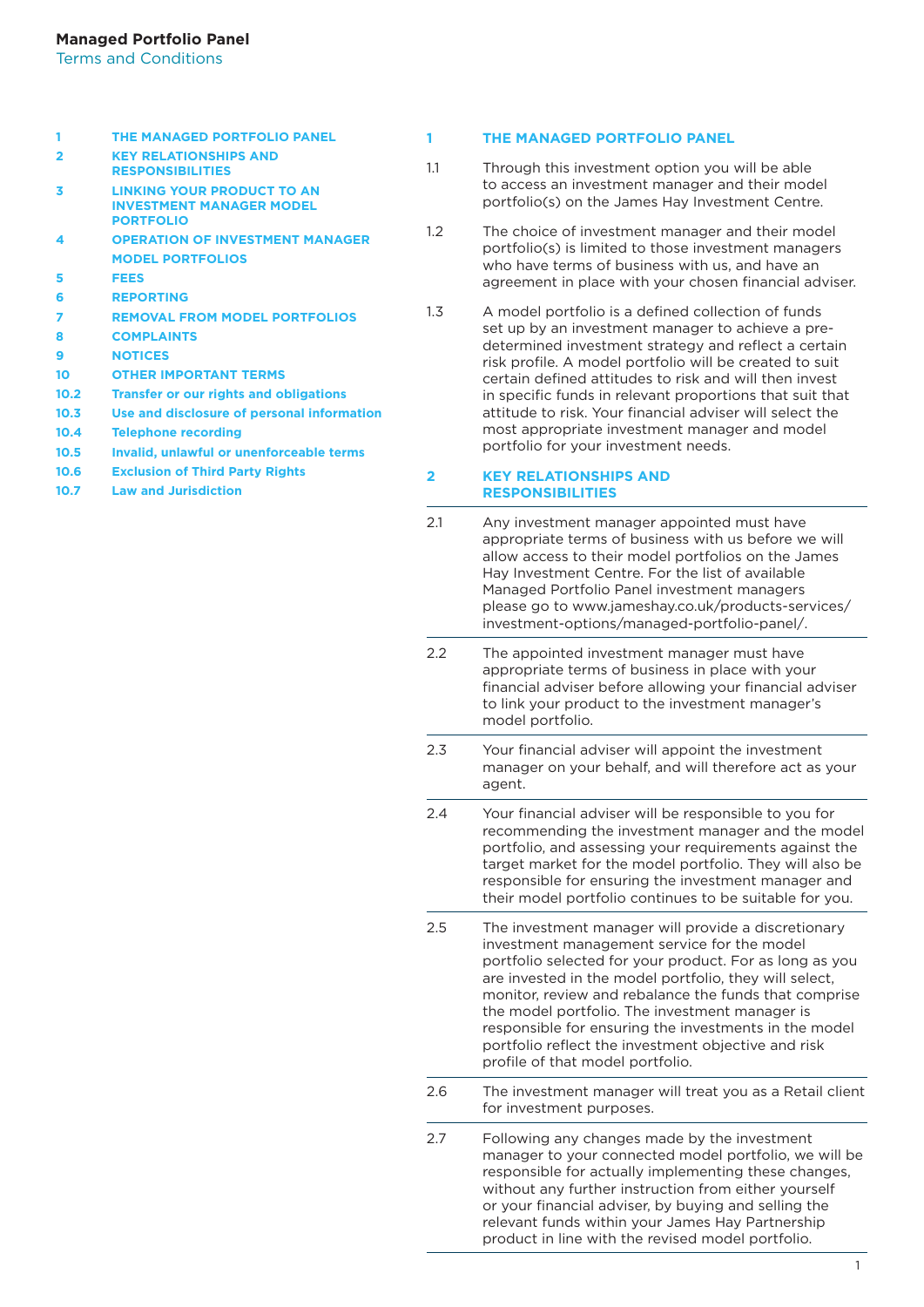#### **3 LINKING YOUR PRODUCT TO AN INVESTMENT MANAGER MODEL PORTFOLIO**

- 3.1 Once an investment manager has created a model portfolio they will determine which financial advisers can access this model portfolio through the James Hay Investment Centre. This means your financial adviser may not have access to all of the investment managers on the James Hay Managed Portfolio Panel.
- 3.2 Your financial adviser may advise you to invest your James Hay Partnership product in a specific model portfolio and will therefore select the Managed Portfolio Panel investment option on your behalf. They will also confirm to you all the relevant fees and charges for this investment service.
- 3.3 They will select the specific model portfolio by sending us an instruction via our secure website, James Hay Online. As part of this process they will confirm to us that they have the appropriate authority to act on your behalf and have disclosed all the relevant fees and charges to you.
- **3.4 Please note: If your financial adviser has recommended that you invest in line with a model portfolio, then all of your existing holdings from the James Hay Investment Centre held within your James Hay product will be allocated to the chosen model portfolio, and you will not be able to separately hold James Hay Investment Centre funds within this product.**
- 3.5 As a result of the selection of this option:
- 3.5.1 We will buy or sell units of the relevant funds to ensure you are invested in line with the specified model portfolio of your chosen investment manager.
- 3.5.2 If you already have investments within the James Hay Investment Centre, these will automatically be included with our transactions to align your investments to the chosen model portfolio.
- 3.5.3 So that we can align your investment holdings to the chosen model portfolio, if we need to sell units of one fund to buy units of another fund (known as a "switch"), we will not place the buy element of the switch until all sale proceeds have been received from the relevant fund managers. Please note, where you already have investments within the James Hay Investment Centre, we will switch units of these funds in line with this approach.
- 3.5.4 Because we defer your fund purchase until cleared proceeds from the fund sale are available to us, the switch process will take place over a number of days. The length of time will largely depend on the funds' pricing points and settlement periods (bond funds will tend to settle more quickly than equity funds). This means that when switching from an equity fund that settles on trade date plus 3 business days

(T+3) to another equity fund that also settles on T+3, the buy element of the switch would not be placed for 3 business days after the sale trade is placed (until the sale proceeds have been received for the fund you are switching out of). The price obtained on the buy element will normally be the price for the date the buy trade is placed, provided the trade is placed before the fund's daily pricing point. Settlement of the buy trade for a T+3 settlement fund will be made a further 3 business days later. Please speak to your financial adviser for further information.

- 3.5.5 Any regular investment or disinvestment instructions relating to your existing James Hay Investment Centre funds must cease when your product is connected to a Managed Portfolio, due to the way these are then handled when your investments are aligned to a model portfolio (see below). Therefore, your financial adviser will have to cancel these instructions and re-establish-them, if still required, once your product has been connected to the model portfolio.
- 3.5.6 At a James Hay product level, you will not be able to buy, sell or hold other James Hay Investment Centre funds while your product is linked to an investment manager model portfolio.
- 3.5.7 Your product can only be linked to one investment manager model portfolio at a time, although you can have different investment managers and/or models in different eligible James Hay products.

#### **4 OPERATION OF INVESTMENT MANAGER MODEL PORTFOLIOS**

- 4.1 The investment manager will have sole and exclusive authority to select the investments for the model portfolio, switch them and determine the proportion of investments held in the model portfolio as they see fit. To ensure that the investments held in your product remain in line with the chosen investment manager's model portfolio, you will not be able to alter the construction of the model, or amend the choice or proportion of the underlying individual funds held in your product.
- 4.2 The investments that may comprise a model portfolio can only be selected by the investment manager from the James Hay Investment Centre funds subject to any restrictions under the terms and conditions for your product.
- 4.3 Following any change to a model portfolio by an investment manager that results in James Hay buying and selling (switching) funds, we will process the instructions in line with our Order Transmission Policy, which can be obtained from our website or from the contact details at the end of this document. Please note that in certain circumstances, for example, where there is a failure, breakdown or malfunction of our computer systems and/or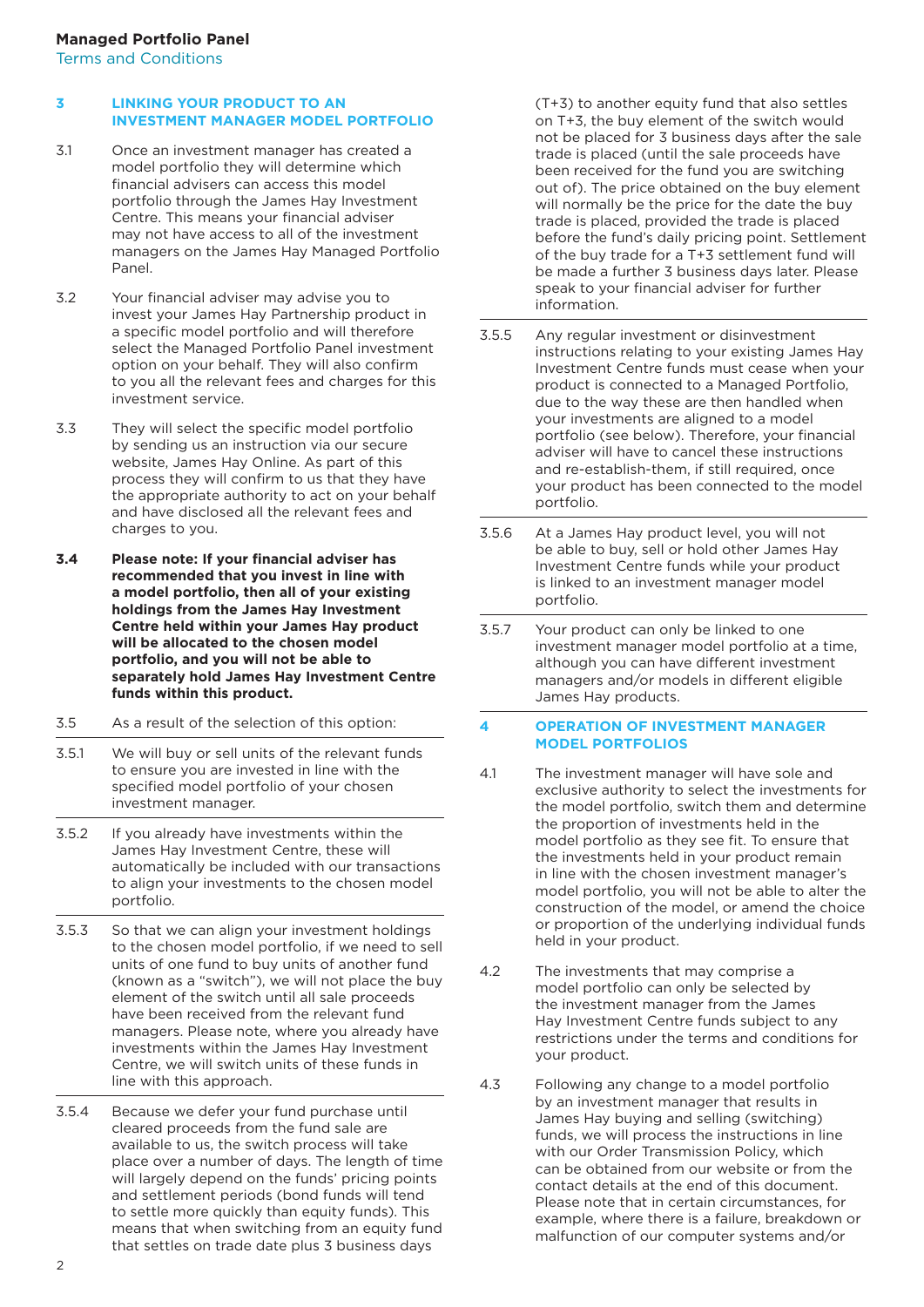James Hay Online secure website, we may not transmit orders to fund managers for up to 3 Business Days after the day of receipt.

- 4.4 When switching funds, we will not place the buy element of the switch until all the sale proceeds are received from the fund managers for the sale element. Therefore, the switching process will take a number of days to complete depending on the settlement periods for each fund.
- 4.5 Where a rebalance or adjustment of a model portfolio by an investment manager has been made, and you are already in the process of making investments or disinvestments from your product investment connected to the model, then we will defer the implementation of the rebalance/adjustment changes until the transactions related to your instruction have been completed. We will also defer the implementation where we are in the process of making disinvestments from your model portfolio (for example, for the purposes of deducting the required investment manager fee).
- 4.6 Where there is more than one deferred investment manager rebalance/adjustment of a model instruction, we will implement the most recent instruction and cancel previous deferred instructions.
- 4.7 If you want to increase your investment connected to the model portfolio, your investment will be allocated to the funds in accordance with the most recent proportions specified by the investment manager's current model at the time of the transaction (i.e. it will not be in proportion to your current holdings at that time).
- 4.8 If you want to disinvest from your investment connected to the model portfolio:
- 4.8.1 The money will be disinvested proportionally across all the model portfolio funds actually held in your James Hay product at the time of the transaction.
- 4.8.2 Where a rebalance or adjustment of a model portfolio by an investment manager has been made and is in the process of being completed for your investment connected to the model, we will disinvest proportionally across all the "available" model portfolio funds actually held in your James Hay product at the time of the transaction. This may result in your investment connected to the model portfolio being out of line with the investment manager's model portfolio until the investment manager next rebalances or adjusts the model portfolio. Where there are no available model portfolio funds to use (for example, where all of the funds are in the process of being replaced in your model) we will defer the disinvestment until model portfolio funds are available.
- 4.9 In both cases we will not disinvest in line with the investment manager's current model portfolio, or use the disinvestment as a method

of rebalancing the portfolio back to the model at that time. The sale proceeds will then be placed in your product's bank account.

- 4.10 If a fund within the model portfolio is suspended from trading:
- 4.10.1 You will remain invested in the fund. However, any investment manager rebalance or adjustment of the model portfolio will exclude the fund.
- 4.10.2 Any investment or disinvestment instructions regarding the funds within the model portfolio will exclude the suspended fund.
- 4.10.3 Any investment manager fee deducted will not take into account the value in the suspended fund.
- 4.10.4 When the fund becomes open to trading again, the fund will be included as normal in the next investment manager rebalance or adjustment of the model portfolio.
- 4.11 If the model portfolio changes, it is the responsibility of the financial adviser to decide whether that changed model portfolio remains suitable for you, and if not, to instruct us accordingly with any required action. Your financial adviser may agree with you that the model portfolio should be changed from time to time to a different one and if so, that is a matter between you and your financial adviser.

# **5 FEES**

- 5.1 The investment manager may charge a fee for their services and this will be disclosed to you by your financial adviser. Please note; fees, charges and expenses relating to the underlying funds in a model portfolio will also apply.
- 5.2 Please remember that your product bank account must be kept in credit to pay our charges, expenses, third party charges and costs (including those applicable to your financial adviser and the investment manager), tax charges, levies or fees incurred in relation to the administration of your product and the investments held within it.
- 5.3 The investment manager fee will be based on the value you have invested in the model portfolio at the end of the first day of each month. We will then deduct the fee from your product bank account in arrears. This will normally take place on or around the 6th of the month.
- 5.4 If we cannot deduct all of the required fee from your product bank account without taking it overdrawn, we will not take any fee from the product bank account and instead the whole of the required fee will be paid by disinvesting proportionally across the funds connected to the model portfolio.
- 5.5 James Hay Partnership does not currently make an additional charge for the Managed Portfolio Panel investment option.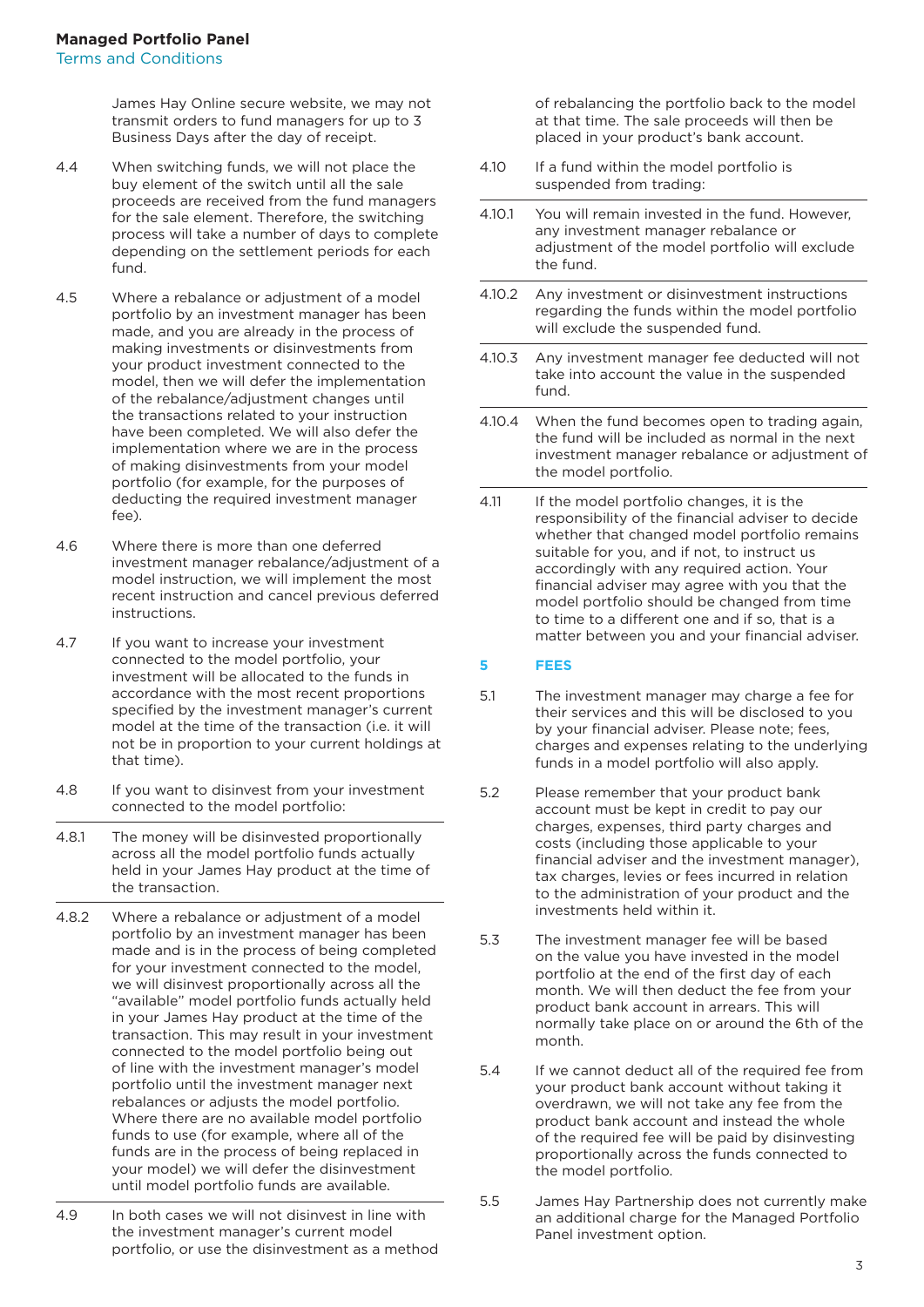However, this is subject to review from time to time and we reserve the right to apply a charge as we may determine. We will give you and your financial adviser 30 calendar days' prior written notice in advance of any such charge being applied to your product.

# **6 REPORTING**

- 6.1 We will provide you with a periodic report based on your investments connected to the chosen model portfolio on a quarterly basis. These reports will provide you with information such as investment values, transactions and the performance of your model portfolio during this period.
- 6.2 As required by regulation, we will also promptly notify you if the value of your model portfolio falls by 10% or more since the last periodic report, and again if it falls by a further 10%. This will be based on the value of your model portfolio in your most recent periodic report and will be reset when a new periodic report is issued.

#### **7 REMOVAL FROM MODEL PORTFOLIOS**

- 7.1 You may choose to withdraw your product from a model portfolio at any time. To do so, you must notify your financial adviser who will in turn instruct us. Your financial adviser may choose to withdraw your product from a model portfolio. This may include where they no longer have terms with the investment manager covering your selected model portfolio.
- 7.2 The investment manager may choose to stop your financial adviser from accessing a model portfolio. This would therefore result in your product being removed from a model portfolio.
- 7.3 As the Managed Portfolio Panel is only accessible to clients that have an FCA regulated financial adviser, we will automatically remove your product from this service if you no longer have an appropriately regulated financial adviser allocated to your James Hay product.
- 7.4 If you change or remove your financial adviser, we will remove your product from the model portfolio. For your product to be linked to a model portfolio, you must have a financial adviser who would then link your product to a model portfolio.
- 7.5 If we receive an instruction to close your product (e.g. as part of a transfer to another pension scheme or an annuity purchase) we will immediately remove your product from a model portfolio.
- 7.6 If the closure is cancelled, and you want your product to be invested in a model portfolio, it is the responsibility of your financial adviser to link your product to a model portfolio.
- 7.7 We may at any time withdraw, suspend, modify, restrict or close a model portfolio and will give you and your financial adviser written notice in advance (where possible) of any such circumstance.
- 7.8 If your product is removed from a model portfolio:
- 7.8.1 Any future changes to that model portfolio will not impact your product.
- 7.8.2 You will remain invested in the funds that comprised the model portfolio at the time your product was removed from the model portfolio. You will then be able to buy or sell these funds if you wish.
- 7.8.3 Any investment manager fee will cease (although the relevant fund and Investment Centre charges will continue to apply for the funds that are held).
- 7.8.4 Any regular disinvestment instructions relating to the funds will continue. Any regular investment instructions relating to the funds will cease, and therefore you or your financial adviser will have to re-establish them, if still required.
- 7.8.5 You will again be able to choose from the full range of funds available to you on the James Hay Investment Centre.

# **8 COMPLAINTS**

- 8.1 We are authorised and regulated by the Financial Conduct Authority and as such are bound by its rules. If you have a complaint about the service you have received from us, you should write to: The Complaints Manager, James Hay Partnership, Dunn's House, St Paul's Road, Salisbury, SP2 7BF or alternatively, you can call us on 03455 212 414.
- 8.2 You can ask us for a copy of our complaints procedure and Financial Ombudsman's guidance. If the complaint is not dealt with to your satisfaction then the matter may be referred to the Financial Ombudsman Service at Exchange Tower, London, E14 9SR.

 Email: complaint.info@financial-ombudsman.org.uk.

Website: www.financial-ombudsman.org.uk.

- 8.3 Any such action will not affect your right to take legal action. Further details are available on request
- 8.4 If you have a complaint about the investment manager, we will refer it to the investment manager and financial adviser to resolve with you direct.

#### **9 NOTICES**

9.1 Any notice under these Terms and Conditions must be given as follows:

> By you: to James Hay Partnership, Dunn's House, St Paul's Road, Salisbury SP2 7BF.

 By us (or any relevant James Hay group company):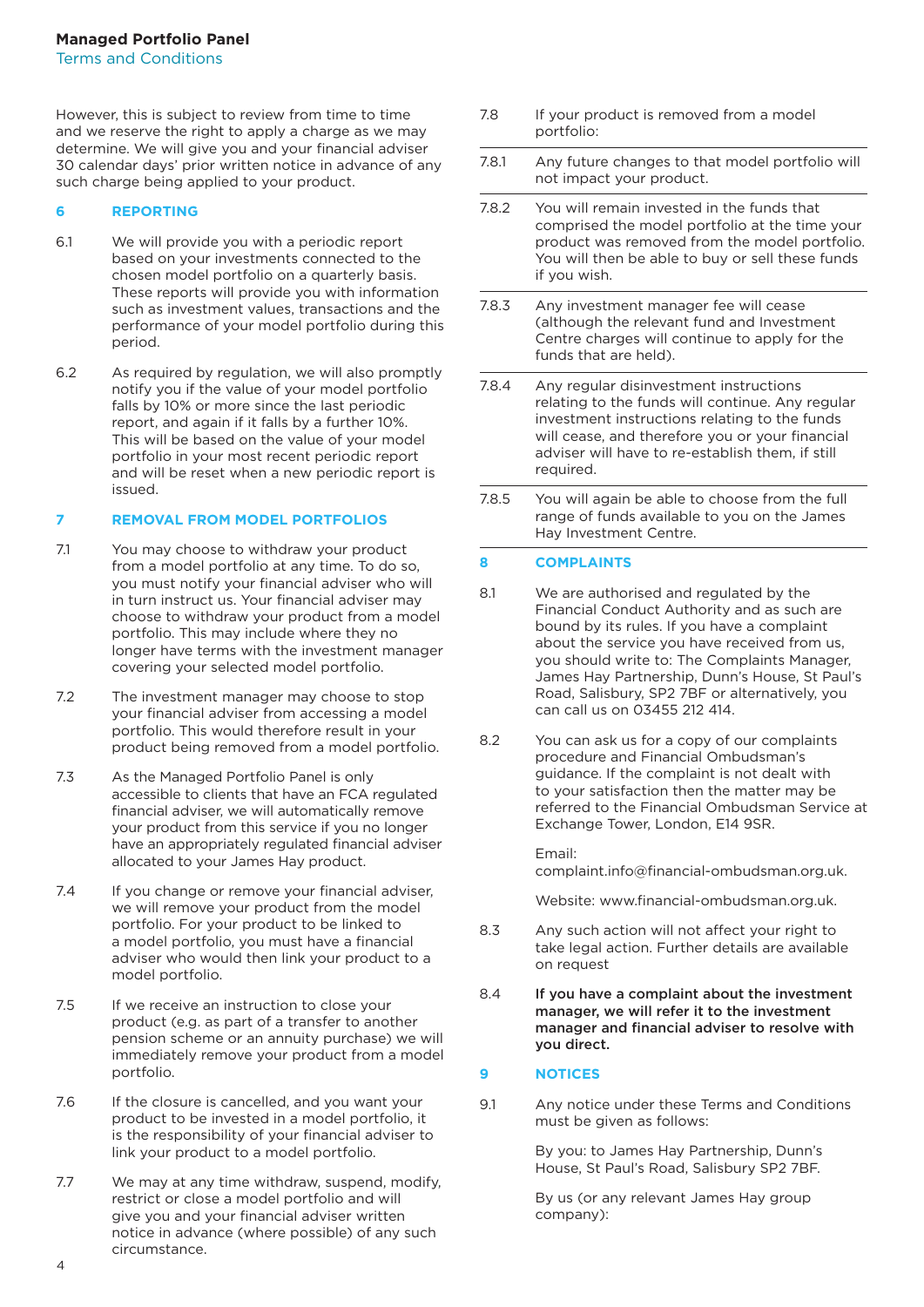to the address we have registered on our records for you.

9.2 Any notice from you or your Financial Adviser to us must be in writing and in English.

# **10 OTHER IMPORTANT TERMS**

10.1 We may delegate certain functions under these Terms and Conditions to third parties (subject to any statutory or regulatory limitations). If we do so, we will reasonably satisfy ourselves that such parties are competent to carry out those functions.

#### 10.2 Transfer of our rights and obligations

10.2.1 We may transfer our rights and obligations under these Terms and Conditions to another James Hay group company which is suitably authorised under the Act. Your rights and obligations under these Terms and Conditions are not assignable or transferable, unless specifically permitted by us.

#### 10.3 Use and disclosure of personal information

10.3.1 You can access full details on what to expect when we process your personal data under your product in the 'Data Protection Statement - James Hay Products' document, which is available on our website or on request. If you have any questions about data protection, please contact us using the contact details in the Data Protection Statement.

#### 10.4 Telephone recording

10.4.1 We may operate a telephone recording system and all calls may be recorded for training and monitoring or security purposes.

#### 10.5 Invalid, unlawful or unenforceable terms

10.5.1 If any provision or part-provision of these Terms and Conditions is or becomes invalid, unlawful or unenforceable, it shall be deemed modified to the minimum extent necessary to make it valid, lawful and enforceable. If such modification is not possible, the relevant provision or part-provision shall be deemed deleted. Any modification to or deletion of a provision or part-provision under this clause shall not affect the validity and enforceability of the rest of these Terms and Conditions.

#### 10.6 Exclusion of Third Party Rights

10.6.1 Other than the James Hay group companies, a person who is not a party to these Terms and Conditions shall not have any rights under these Terms and Conditions including any rights under the Contracts (Rights of Third Parties) Act 1999 to enforce these Terms and Conditions.

#### 10.7 Law and Jurisdiction

10.7.1 These Terms and Conditions are governed by the English Law and any disputes (including any non-contractual disputes or claims) are subject to the exclusive jurisdiction of the Courts of England.